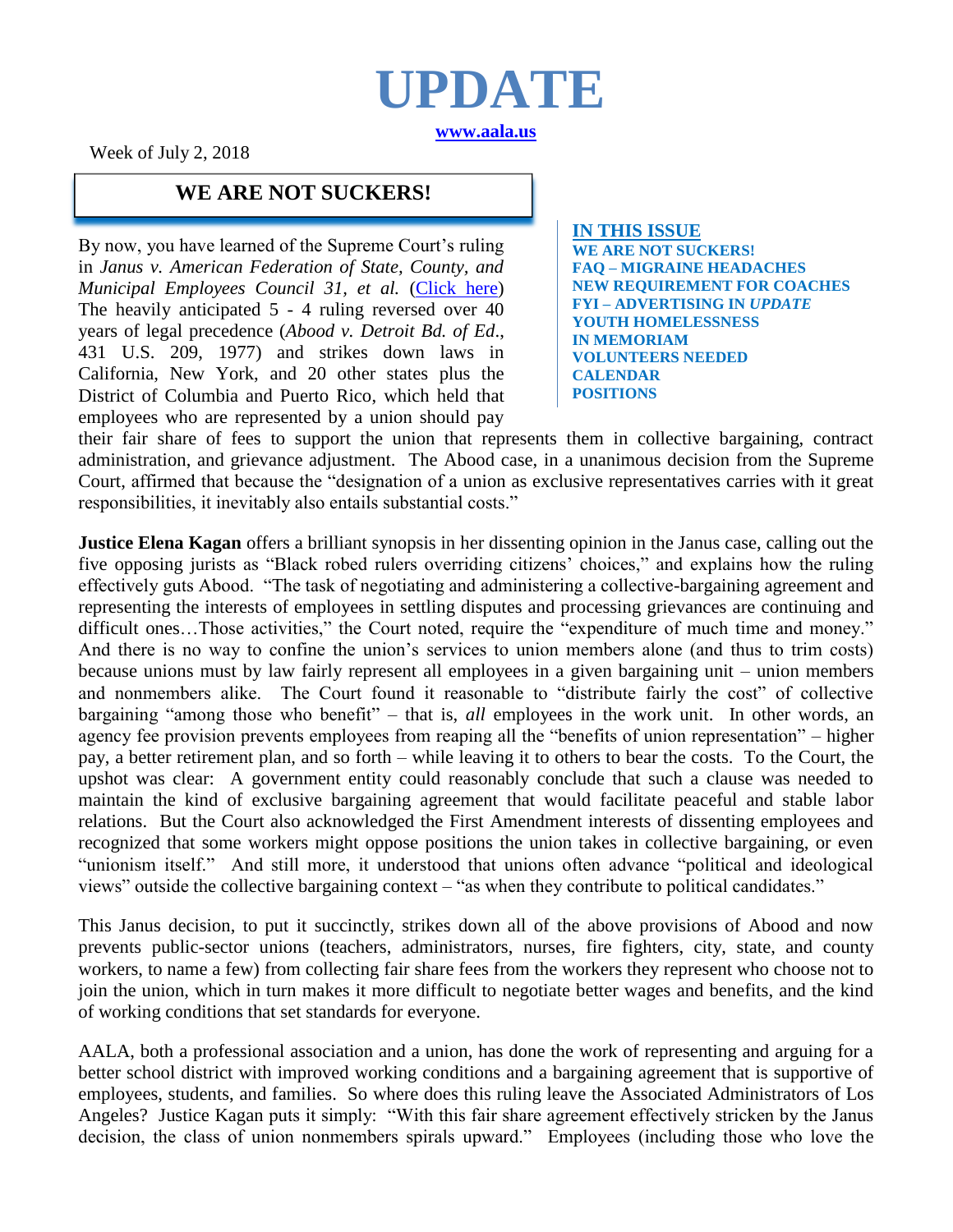#### *SUCKERS (Cont.)*

union) realize that they can get the same benefits even if they let their membership expire. And as more and more stop paying dues, those left must take up the financial slack (and therefore, **begin to feel like suckers**) – so they too quit the union." And when the vicious cycle finally ends, chances are that the union will lack the resources to effectively perform the responsibilities of an exclusive representative – or, in the worst case, to perform them at all.

Let's be clear, the *Janus* case was about defunding unions and favoring corporate interests, but we must avoid spiraling into the "feeling like suckers" syndrome and remain steadfast members of the Associated Administrators of Los Angeles. To our members in good standing, please continue to contribute dues to fund the association just as you are now. Unions remain the most effective vehicle for the power in numbers we need to secure our rights and improve our working conditions. It is beyond essential we stand as united as possible at this pivotal juncture in our country's history.

**Randi Weingarten**, President of AFT, says it best, "…More than forty years ago, the court recognized that collective bargaining for teachers and other public sector workers benefits those workers, their employers, and their communities. Union representation, if chosen by a majority, is the glue that holds us together. That wisdom has now been abandoned by the slimmest majority…We will continue fighting, caring, showing up, and voting to make possible what is impossible for individuals acting alone. And we will continue to make the case—in the halls of statehouses and the court of public opinion, at our workplaces and communities, and at the ballot box in November—through organizing, activism, and members recommitting to their union."

### **HEALTH BENEFITS FAQ** *ARE THOSE SEVERE HEADACHES MIGRAINES?*

#### **I have frequent headaches that sometime last for hours or even a day. Could these be migraines?**

Here is what's known about migraine headaches. Migraines are a recurring type of headache. They cause moderate to severe pain that is throbbing or pulsing. The pain is often on one side of your head. Other symptoms may accompany a migraine, such as nausea and weakness, or a sensitivity to light and noises.

#### **How prevalent are migraines and what causes them?**

About 12 percent of Americans get migraines. They can affect anyone, even children. You are more likely to get migraines if you are a woman, have a family history of migraines, and/or have other medical conditions such as [depression,](https://medlineplus.gov/depression.html) [anxiety,](https://medlineplus.gov/anxiety.html) bipolar [disorder,](https://medlineplus.gov/bipolardisorder.html) sleep [disorders,](https://medlineplus.gov/sleepdisorders.html) and [epilepsy.](https://medlineplus.gov/epilepsy.html)

Researchers believe that migraine headaches have a genetic cause. Many factors can trigger a migraine, such as [stress,](https://medlineplus.gov/stress.html) anxiety, environmental changes (loud noises, blaring lights, weather changes, etc.), change in personal habits (sleep deprivation, physical overexertion, overuse of medicines), certain foods, and food additives, among others. Many people wake up with a migraine. Some people have migraines at predictable times, such as before menstruation or on weekends following a stressful week of work.

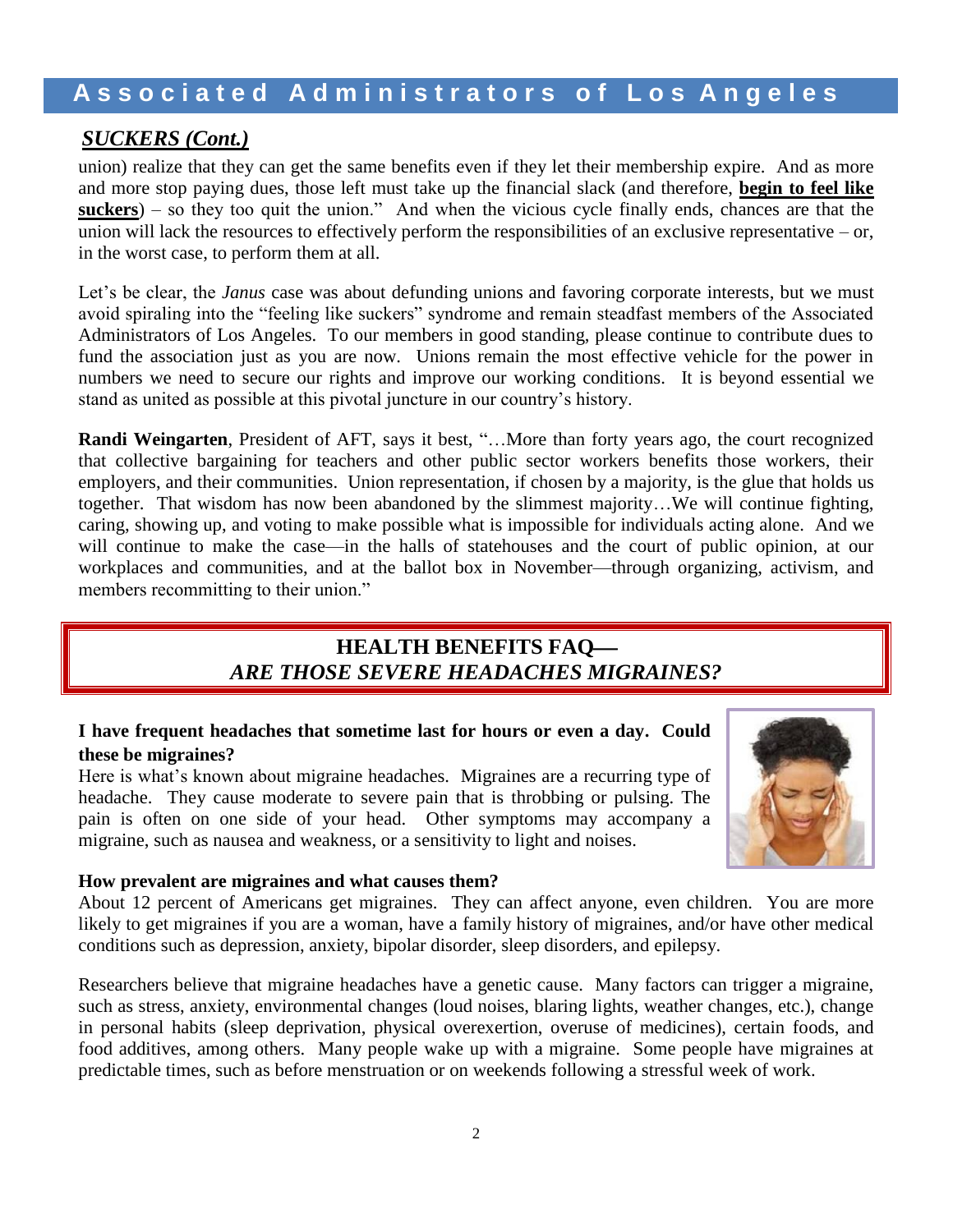#### *FAQ (Cont.)*

#### **What are the symptoms of migraines?**

There are four different phases of migraines. You may not always go through every phase each time you have a migraine.

- **Phase 1, Prodrome:** This phase starts up to 24 hours before the headache begins. Early signs and symptoms include food cravings, unexplained mood changes, uncontrollable yawning, fluid retention, and increased urination.
- **Phase 2, Aura:** During this phase, you might see flashing or bright lights or zig-zag lines. You may have muscle weakness or feel like you are being touched or grabbed. An aura can happen just before or during a migraine.
- **Phase 3, Headache:** A migraine usually starts gradually and then becomes more severe. It typically causes throbbing or pulsing pain, which is often on one side of the head, but sometimes you can have a migraine without a headache.
- **Phase 4, Postdrome:** Feelings of exhaustion, weakness, and confusion may follow a migraine and can last up to a day.

#### **How are migraines diagnosed?**

To make a diagnosis, your health care provider will take your medical history, ask about your symptoms and do a physical and neurological exam. An important part of diagnosing migraines is to rule out other medical conditions which could be causing the symptoms, so you may need to have blood tests, an [MRI](https://medlineplus.gov/mriscans.html) or [CT](https://medlineplus.gov/ctscans.html) scan, or other tests.

#### **What treatments are available for migraines?**

There is no cure for migraines. Treatment focuses on relieving symptoms and preventing additional attacks. If you have frequent or severe migraines, medication may prevent further attacks. There are different types of medicines to relieve symptoms, which include triptan drugs, ergotamine drugs, and [pain](https://medlineplus.gov/painrelievers.html) [relievers.](https://medlineplus.gov/painrelievers.html) The sooner the medicine is taken, the more effective it is.

Other things that can provide relief include resting with eyes closed in a darkened room and/or placing a cold pack on the forehead. Stress management strategies like exercise, relaxation, and/or biofeedback are also helpful. Certain natural supplements, such as riboflavin (vitamin B2) and coenzyme Q10, may also help prevent migraines.

#### **Source:** *NIH: National Institute of Neurological Disorders and Stroke*

### **NEW REQUIREMENT FOR HIGH SCHOOL ATHLETICS COACHES**

In response to the death of two students last year, **Governor Brown** recently signed into law the requirement that high school athletics coaches be trained to recognize the signs of heat-related illness. According to the Centers for Disease Control and Prevention, heat illness during practice or competition is the leading cause of death among high school athletes and the National Center for Catastrophic Sport Injury Research reports that 42 high school football players died of exertional heat stroke between 1995 and 2014. And while football receives the most attention, all students participating in any high-intensity, long-duration or repeated same-day sports practices and training activities during the hot weather are at risk. AB 2800 (**Chu**, D-San Jose) adds heat illness training to the already mandatory first aid, cardiopulmonary resuscitation, and concussion training that coaches must take.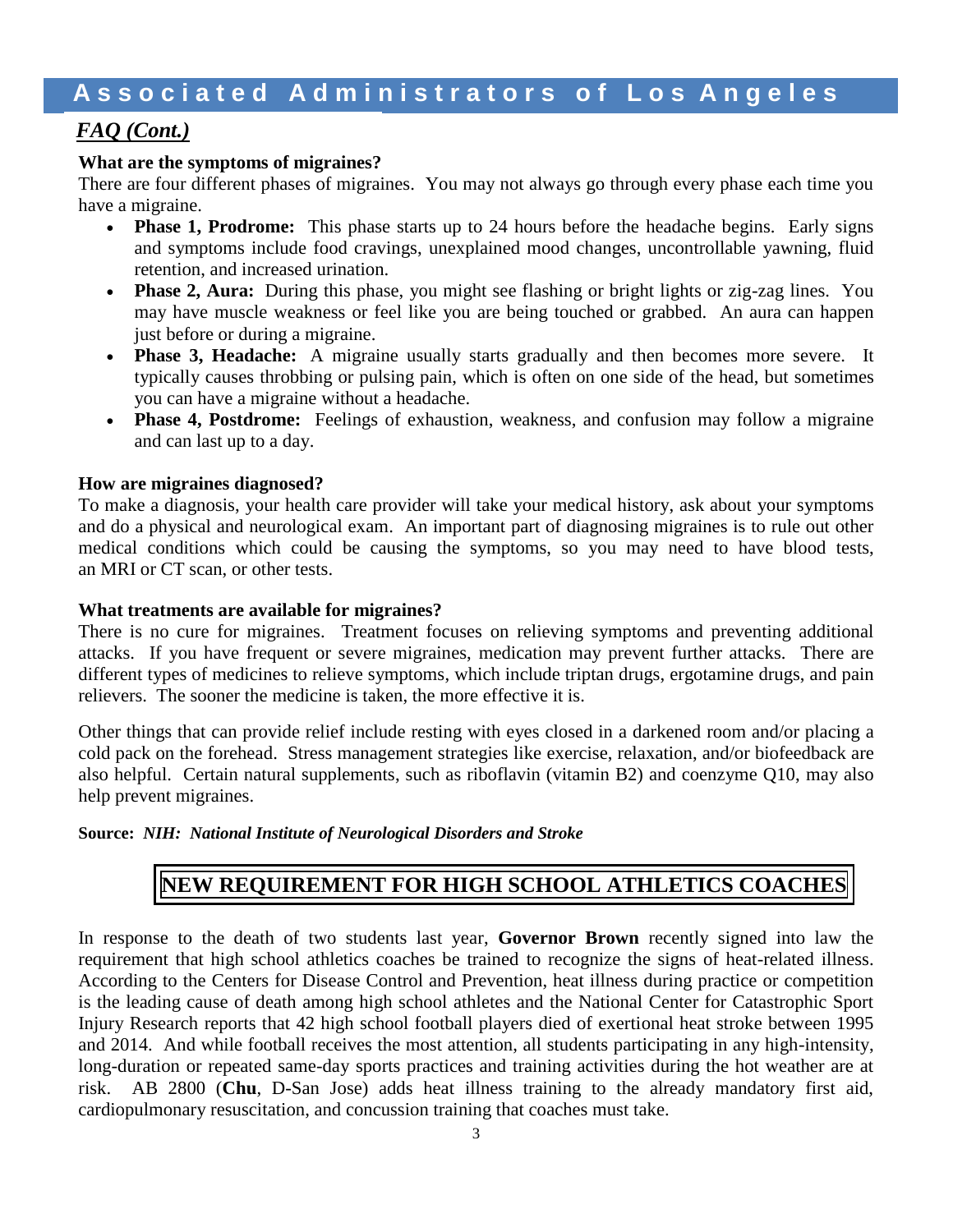### **FYI – ADVERTISING IN** *UPDATE*

Individuals, businesses, or organizations that wish to communicate with AALA members may do so by placing an ad/announcement in the *Update.* All ads/announcements must receive the approval of **Juan A. Flecha**, AALA President, and be deemed appropriate for members. The price to run an ad can range from \$200 - \$500, depending on its size and the number of issues in which it is published. Fees for ads are payable to Friends of AALA and help support our scholarship and awards programs.

## **YOUTH HOMELESSNESS – A GROWING PROBLEM**

Homelessness among young people is a growing issue in the country. The National Runaway Switchboard estimates that on any given night there are approximately 1.3 million homeless youth living unsupervised (lacking parental, foster, or institutional care) on the streets, in abandoned buildings, with friends, or with strangers. They are at a higher risk for physical abuse, sexual exploitation, mental health disabilities, substance abuse, and death. It is estimated that 5,000 unaccompanied youth die each year as a result of assault, illness, or suicide, according to a report published by the National Conference of State Legislatures. The chart on the next page (courtesy of 1736 Family Crisis Center) cites statistics of California homeless youth.

The most common reasons youth become homeless are family problems (physical and sexual abuse, mental health issues, substance abuse, and parental neglect), economic problems (including lack of affordable housing, parental unemployment, etc.), and transitions from foster care or other public systems. In fact, youth who have been in the foster care system are more likely to become homeless at an earlier age and remain homeless for a longer period of time.

Young people who are homeless or runaways face:

- An increased likelihood of engaging in unprotected sex, having multiple sex partners, and participating in intravenous drug use.
- A greater risk of mental health issues, such as depression, suicide, poor nutrition, and low selfesteem.
- A high probability of exchanging sex for food, clothing, and shelter or dealing drugs.
- Difficulty attending school.

Suggested actions that can be taken to reduce youth homelessness include:

- Early Intervention and Prevention Programs counseling, family reunification services, and rent assistance.
- Intervention with Already Homeless Youth educational outreach programs, job training and employment programs, transitional living programs, mental health services, and life skills training.
- Independent Housing Options group homes, residential treatment, host homes, shared homes, youth shelters, and community-based transitional living programs.
- Enhanced Services for Youth Exiting Juvenile Corrections and Foster Care Programs according to the report, "Each year, roughly 24,000 youth age out of foster care with little or no financial and housing resources. In addition, there is little attention paid to the housing needs of youth leaving juvenile correction facilities."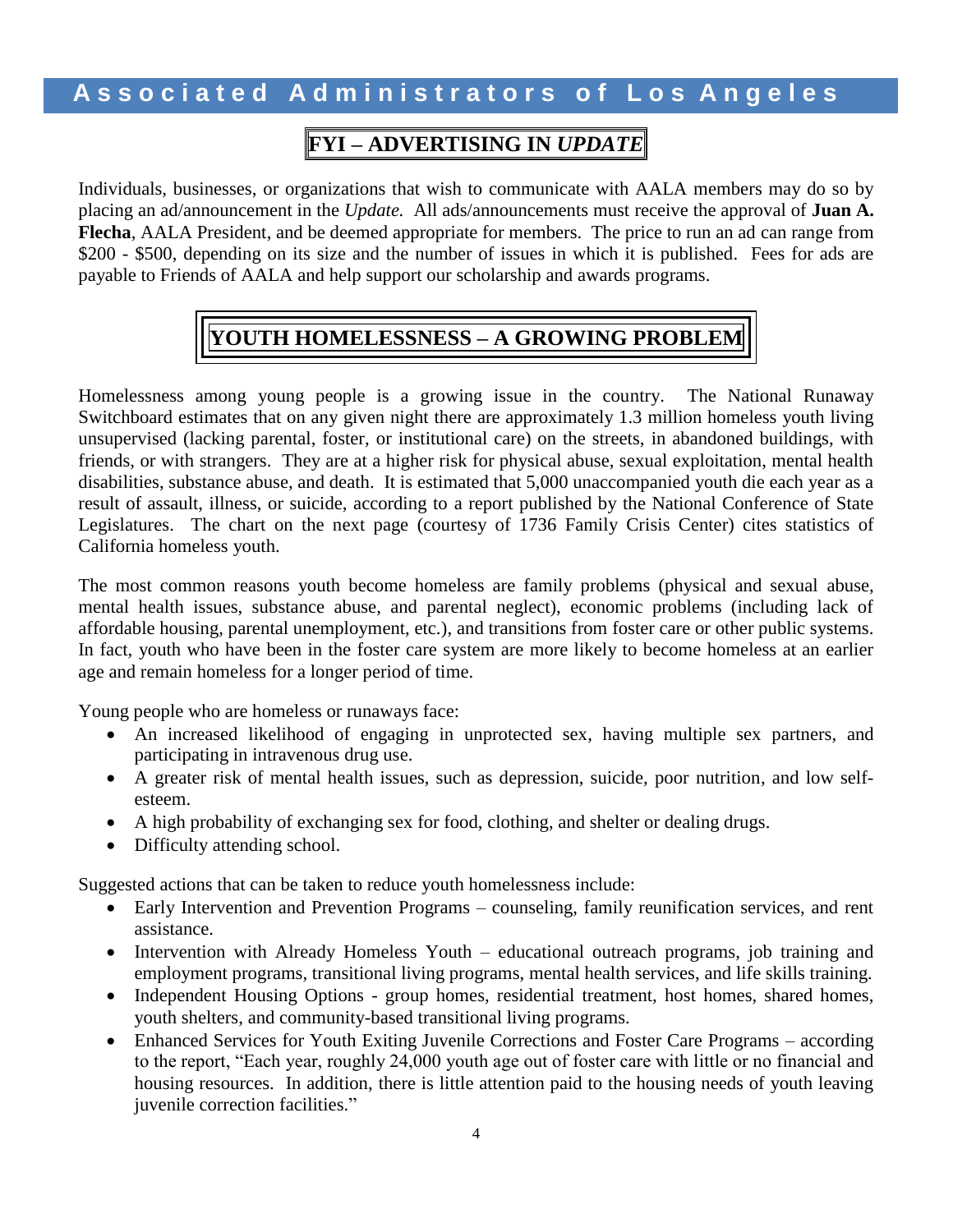# **RUNAWAY & HOMELESS YOUTH**

**FACE GRAVE DANGERS** ON THE STREETS



homeless youth are<br>unsheltered <sub>(2017 LAHSA PIT Count)</sub>



homeless youth experience<br>hate crimes due to race, sexual<br>orientation, or gender<br>indentity - <sub>Children's Hospital LA, 2010)</sub>

homeless youth reported being<br>offered lucrative work<br>opportunities that were<br>fraudulant, scams or sex<br>trafficking

(Loyola-Covenant House, 2017)

homeless teens is recruited into the sex trade<br>within 48 hours of running away from home  $(FB1, 2014)$ 

what a pimp can earn in a year by<br>exploiting as few as four children<br>California Child Welfare Council, 2016)

girls  $12 - 14$ years

boys<br>11-13 years

average age sex trafficked victms (LA County Department of Mental Health, 2017)

ears

life expectancy of a child involved in commercial sexual exploitation (California Child Welfare Council, 2016)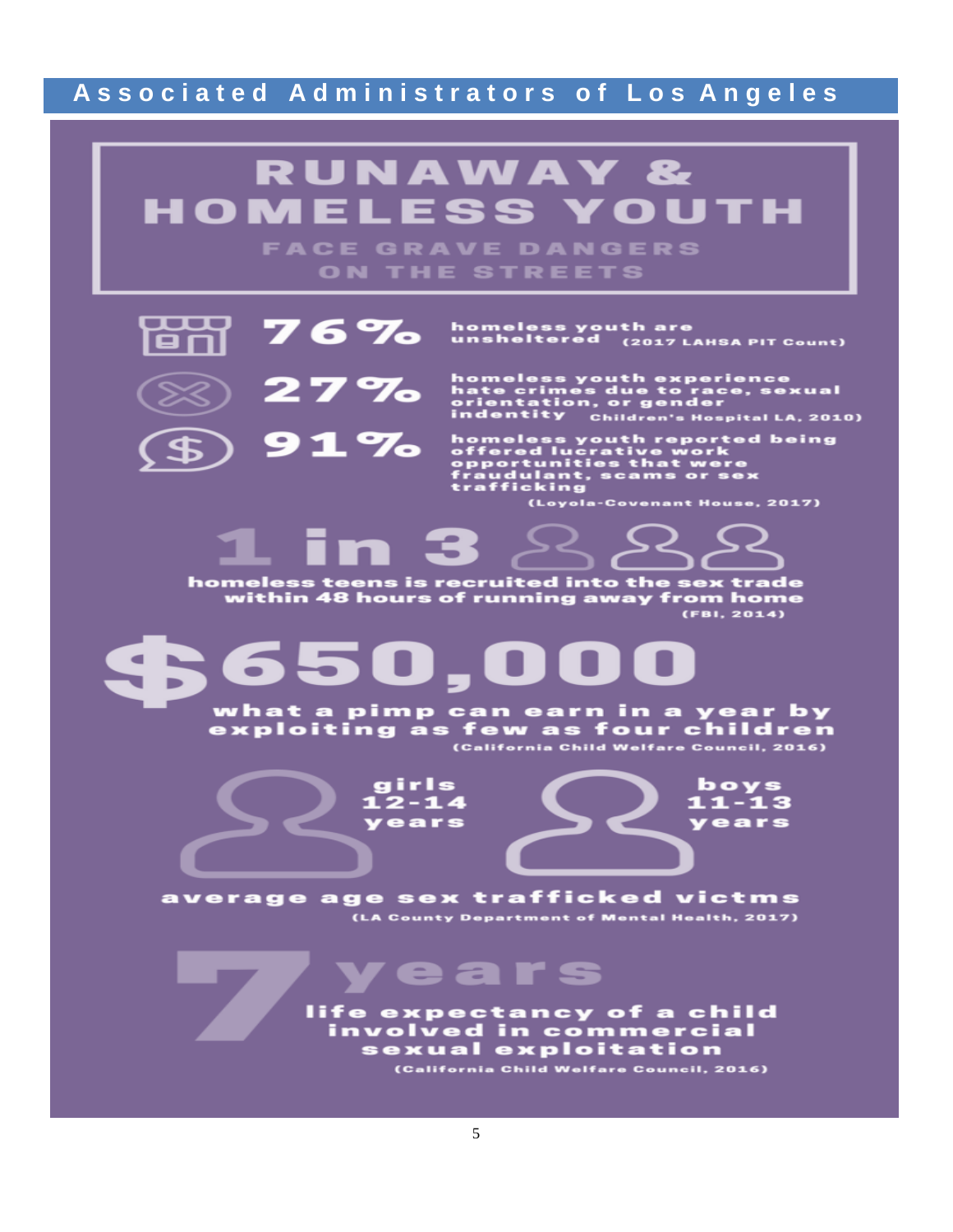**IN MEMORIAM**

**ELSA GUARNERI**—Former principal at 61<sup>st</sup> Street, Dahlia Heights, and Brooklyn Avenue elementary schools and assistant principal at Florence Avenue and Clifford Street elementary schools. Ms. Guarneri retired from the District on July 1, 2008, and passed away on June 21, 2018. No additional information is available at this time.

**ESTELLE LUCKETT**―Former Director of Student Integration Services, coordinator in the Office of the Chief Operating Officer, principal at Marvin Avenue Elementary School, and assistant principal at Cahuenga and Hoover Street elementary schools. Ms. Luckett retired from the District on February 1, 2014, and passed away on June 25, 2018, in Houston, Texas. It is anticipated that services will be held in Los Angeles at a later date.

> *Update* **will not be published next week. The next issue will be dated July 16, 2018.**

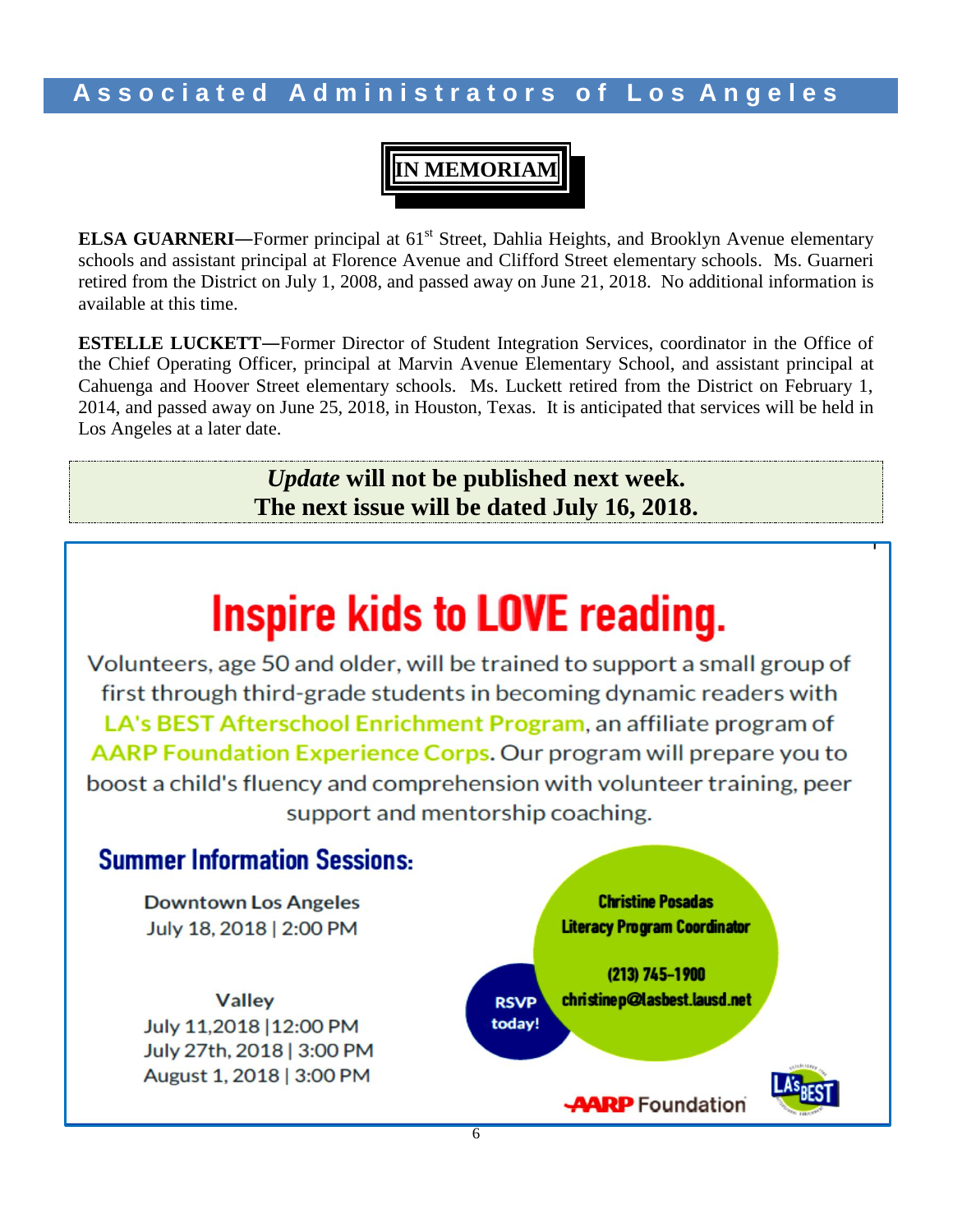## **CALENDAR**

| <b>JULY IS NATIONAL PARKS AND RECREATION MONTH</b>                                                      |                                                              |                                                                                             |  |  |
|---------------------------------------------------------------------------------------------------------|--------------------------------------------------------------|---------------------------------------------------------------------------------------------|--|--|
| <b>EVENT</b>                                                                                            | <b>DATE</b>                                                  | <b>CONTACT</b>                                                                              |  |  |
| <b>INDEPENDENCE DAY</b>                                                                                 | July 4, 2018                                                 | $\star$<br>*******                                                                          |  |  |
| <b>Elementary and Middle School ELOS</b><br><b>Program Ends</b>                                         | July 13, 2018                                                |                                                                                             |  |  |
| <b>E</b> Basis Begins                                                                                   | July 19, 2018                                                |                                                                                             |  |  |
| <b>High School Summer Term Ends</b>                                                                     | July 20, 2018                                                |                                                                                             |  |  |
| <b>Retirement Celebration for Marcia</b><br><b>Sidney-Reed</b> at the Carson Community<br>Center        | July 21, 2018<br>$6:00$ p.m.                                 | www.celebrateReedfor40.com                                                                  |  |  |
| <b>AALA Executive Board Meeting</b>                                                                     | July 23, 2018<br>$4:30$ p.m.                                 | <b>Javier Melendez</b> , 213.484.2226                                                       |  |  |
| <b>ESY Ends</b>                                                                                         | July 24, 2018                                                |                                                                                             |  |  |
| <b>B</b> Basis Begins                                                                                   | July 30, 2018                                                |                                                                                             |  |  |
| <b>AUGUST IS NATIONAL TRUANCY PREVENTION AND WOMEN'S HISTORY MONTH</b>                                  |                                                              |                                                                                             |  |  |
| <b>Special Education Principals'</b><br>Meeting at Beaudry 17-117<br><b>Organization Presidents and</b> | August 2, 2018<br>$8:00$ a.m. $-4:30$ p.m.<br>August 2, 2018 | <b>Melissa Winters</b> , 213.749.8310 or<br>mrw4766@lausd.net<br>Gema Pivaral, 213.484.2226 |  |  |
| <b>Administrative Interest Groups</b><br><b>Meeting at Taix Restaurant</b>                              | 8:00 a.m.                                                    |                                                                                             |  |  |
| <b>Adult School Principals' Meeting at</b><br><b>TBD</b>                                                | August 7, 2018<br>$8:00$ a.m. $-3:00$ p.m.                   | Dr. Clifton de Córdoba,<br>213.626.7151or cdecordo@lausd.net                                |  |  |
| <b>CalPERS Benefits Education Event at</b><br>the Hyatt Regency La Jolla in San Diego                   | August 10 - 11, 2018                                         | www.calpers.ca.gov                                                                          |  |  |
| <b>C</b> Basis Begins<br><b>Pupil Free Day</b>                                                          | August 13, 2018                                              |                                                                                             |  |  |
| <b>First Day of Instruction</b>                                                                         | August 14, 2018                                              |                                                                                             |  |  |
| <b>CalPERS Benefits Education Event at</b><br>the Irvine Marriott                                       | August $24 - 25$ , 2018                                      | www.calpers.ca.gov                                                                          |  |  |
| <b>WOMEN'S EQUALITY DAY</b><br>(Commemoration of the 1920 passage of<br>the $19th$ Amendment)           | August 26, 2018                                              | まえ                                                                                          |  |  |
| <b>CALIFORNIA ADMISSION DAY</b><br><b>OBSERVED</b>                                                      | August 31, 2018                                              |                                                                                             |  |  |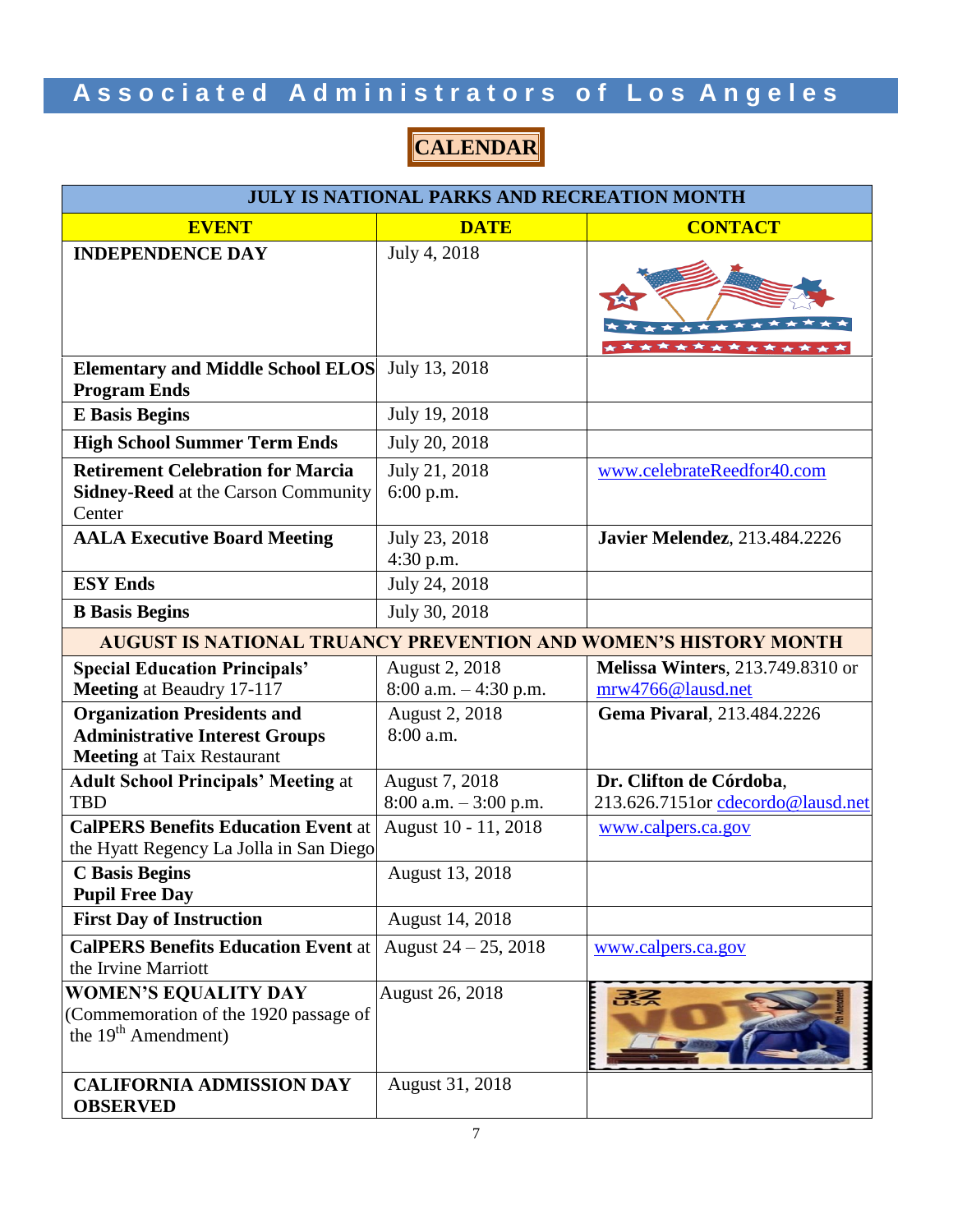### **POSITIONS AVAILABLE**

*Note to Applicants: Please be advised that you are responsible for making sure all the District requirements have been met. Do not contact AALA for information regarding positions; for detailed requirements for positions and employment updates use the contact phone number provided in the announcement or visit the District website at*  [http://www.lausdjobs.org](http://www.lausdjobs.org/) *(classified) or* <http://achieve.lausd.net/Page/1125> *(certificated). Employees who change*  basis during the school year may not earn a full year of service credit and annualized employees who change their *basis during the year may sustain an annualized settlement.*

#### **CERTIFICATED**

#### *EXECUTIVE DIRECTOR*

**Division of Special Education, \$157,602, A Basis.** For more information, contact **Beth Kauffman**, Associate Superintendent, at [beth.kauffman@lausd.net.](mailto:beth.kauffman@lausd.net) Application deadline is Friday, July 13, 2018.

#### *DIRECTOR, TARGETED INVESTMENT SCHOOLS*

**Human Resources Division, MST 45G, Temporary Adviser, A Basis.** For more information, contact **Sergio Franco**, Assistant Chief HR Officer, at 213.241.6158. Application deadline is Friday, July 13, 2018.

#### *PRINCIPAL, SECONDARY*

**Bernstein High School, Local District West, MST 44G, E Basis.** For more information, contact **Carmina Nacorda**, Director, at 310.914.2100 or [cnn1617@lausd.net.](mailto:cnn1617@lausd.net) Application deadline is 5:00 p.m., Tuesday, July 10, 2018.

#### *PRINCIPAL, PILOT SCHOOL*

**Social Justice Humanitas Academy, Cesar Chavez Learning Academies, Local District Northeast, MST 44G, E Basis.** For more information, contact **Michelle Barker**, Director, at 818.252.5400 or [mab3993@lausd.net.](mailto:mab3993@lausd.net) Application deadline is 5:00 p.m., Thursday, July 12, 2018.

#### *PRINCIPAL, ELEMENTARY*

**Dena Elementary School, Local District East, MST 41G, E Basis.** For more information, contact **Frances Baez**, Director, at 323.224.3100. Application deadline is 5:00 p.m., Thursday, July 12, 2018.

#### *PRINCIPAL, ELEMENTARY*

**Annalee Avenue Elementary School, Local District South, MST 40G, E Basis.** For more information, contact **Alma Kimura**, Director, at 310.354.3400. Application deadline is 4:00 p.m., Wednesday, July 11, 2018.

#### *PRINCIPAL, ELEMENTARY*

**West Hollywood Elementary School, Local District West, MST 40G, E Basis.** For more information, contact Erick Hansen, Director, at 310.914.2100 or **erick.hansen@lausd.net**. Application deadline is 5:00 p.m., Friday, July 13, 2018.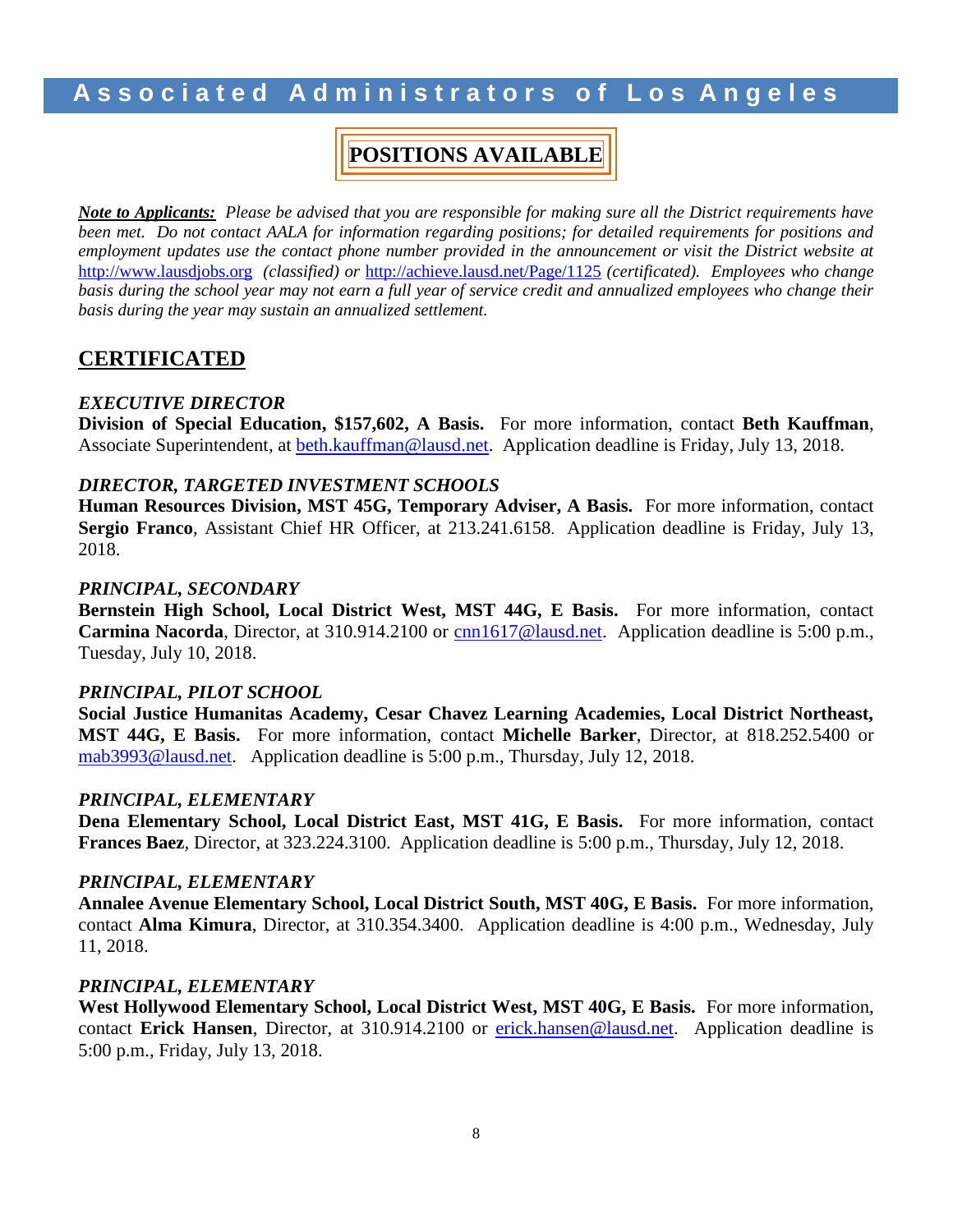#### *CERTIFICATED (Cont.)*

#### *PRINCIPAL, ELEMENTARY*

**Walgrove Elementary School, Local District West, MST 40G, E Basis.** For more information, contact **Erick Hansen**, Director, at 310.914.2100 or [erick.hansen@lausd.net.](mailto:erick.hansen@lausd.net) Application deadline is 5:00 p.m., Friday, July 13, 2018.

#### *ADMINISTRATIVE COORDINATOR*

**Parent and Community Services Branch, MST 42G, Temporary Adviser, A Basis.** For more information, contact **Rosalinda Lugo**, Administrator, at 213.481.3350 or [rlugo6@lausd.net.](mailto:rlugo6@lausd.net) Application deadline is 5:00 p.m., Friday, July 20, 2018.

#### *COORDINATOR, INSTRUCTION, K-12*

**Division of Special Education, MST 42G, Temporary Adviser, A Basis.** For more information, contact **Lisa Kendrick**, Director, at 213.241.6701 or [lisa.kendrick@lausd.net.](mailto:lisa.kendrick@lausd.net) Application deadline is 5:00 p.m., Wednesday, July 11, 2018.

#### *COORDINATOR, ELEMENTARY ENGLISH LANGUAGE ARTS INSTRUCTION*

**Local District East, MST 41G, Temporary Adviser, E Basis.** For more information, contact **Ana Chung** at [ana.chung@lausd.net.](mailto:ana.chung@lausd.net) Application deadline is 5:00 p.m., Tuesday, July 10, 2018.

#### *COORDINATOR, STRATEGIC PLANNING AND DATA MANAGEMENT*

**Division of Special Education, MST 40G, Temporary Adviser, A Basis.** For more information, contact **Marco Tolj**, Director, at 213.241.6701 or [marco.tolj@lausd.net.](mailto:marco.tolj@lausd.net) Application deadline is 5:00 p.m., Wednesday, July 11, 2018.

#### *ASSISTANT PRINCIPAL, SECONDARY*

**Santee Education Complex, Partnership for Los Angeles Schools, MST 41G, B Basis.** For more information, contact **Margery Weller** at 213.201.2000, ext. 248, or [margery.weller@partnershipla.org.](mailto:margery.weller@partnershipla.org) Application deadline is 5:00 p.m., Tuesday, July 10, 2018.

#### *ASSISTANT PRINCIPAL, SECONDARY*

**Dodson Middle School Gifted and VAPA Magnets, Local District South, MST 40G, B Basis.** For more information, contact **John Vladovic**, Director, at 310.354.3411. Application deadline is 5:00 p.m., Wednesday, July 11, 2018.

#### *ASSISTANT PRINCIPAL, SECONDARY*

**Nobel Charter Middle School Math/Science/Technology Magnet, Local District Northwest, MST 40G, B Basis.** For more information, contact **Dr. Margaret Kim**, Director, at 818.654.3600. Application deadline is 5:00 p.m., Friday, July 13, 2018.

#### *ASSISTANT PRINCIPAL, SECONDARY*

**Northridge Academy High School, Local District Northwest, MST 40G, B Basis.** For more information, contact **Dr. Donna Gilliland**, Director, at 818.654.3600. Application deadline is 5:00 p.m., Wednesday, July 11, 2018.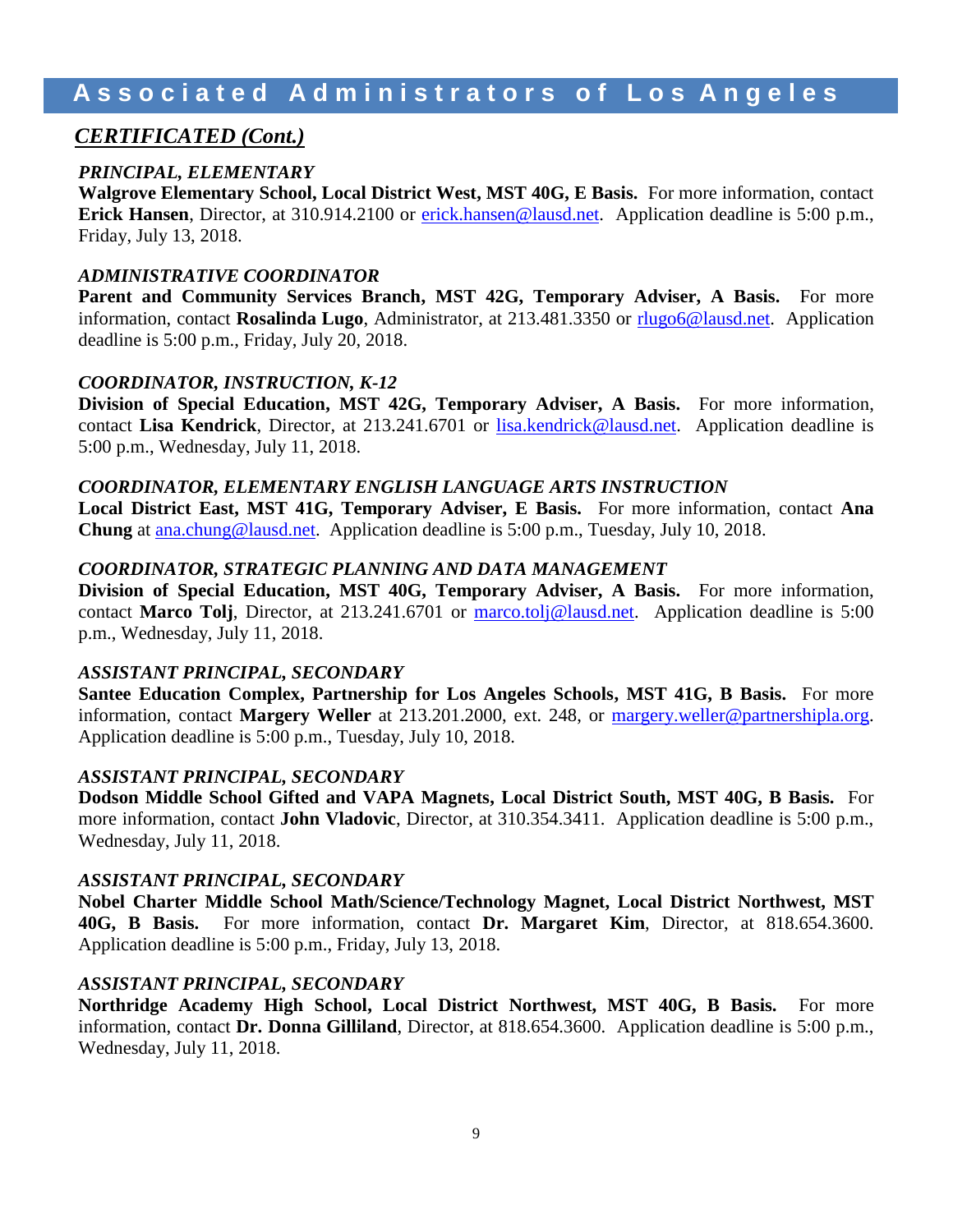#### *CERTIFICATED (Cont.)*

#### *ASSISTANT PRINCIPAL, SECONDARY*

**King-Drew Senior High Medicine and Science Magnet, Local District South, MST 39G, B Basis.**  For more information, contact **Dr. Reginald A. Sample**, Director, at 310.354.3400. Application deadline is 5:00 p.m., Wednesday, July 11, 2018.

#### *ASSISTANT PRINCIPAL, SECONDARY COUNSELING SERVICES*

**Garfield High School, Local District East, MST 41G, B Basis.** For more information, contact **Frances Baez**, Director, at 323.224.3128. Application deadline is 5:00 p.m., Tuesday, July 10, 2018.

#### *ASSISTANT PRINCIPAL, SECONDARY COUNSELING SERVICES*

**Woodrow Wilson High School, Local District East, MST 40G, B Basis.** For more information, contact **Frances Baez**, Director, at 323.224.3128. Application deadline is 5:00 p.m., Friday, July 13, 2018.

#### *ASSISTANT PRINCIPAL, SECONDARY COUNSELING SERVICES*

**Bethune Middle School, Local District South, MST 40G, B Basis.** For more information, contact **Dr. Reginald A. Sample**, Director, at 310.354.3400. Application deadline is 5:00 p.m., Friday, July 13, 2018.

#### *ASSISTANT PRINCIPAL, ELEMENTARY*

**Ritter Elementary School, Partnership for Los Angeles Schools, MST 37G, B Basis.** For more information, contact **Beth Davis-Dillard** at [beth.davis-dillard@ partnershipla.org.](mailto:beth.davis-dillard@%20partnershipla.org) Application deadline is 5:00 p.m., Friday, July 13, 2018.

#### *ASSISTANT PRINCIPAL, SPECIAL EDUCATION*

**Lowman Special Education and Career Transition Center, Local District Northeast, MST 37G, B Basis.** For more information, contact **Maria Nichols**, Director, at 818.252.5400. Application deadline is 5:00 p.m., Friday, July 6, 2018.

#### *SPECIALIST*

**Charter Schools Division, MST 39G, Temporary Adviser, A Basis.** For more information, contact **Dr. Robert Perry**, Administrative Coordinator, at 213.241.0399. Application deadline is 3:00 p.m., Tuesday, July 10, 2018.

#### *SPECIALIST, READINESS AND INTEGRATION*

**Instructional Technology Initiative, Division of Instruction, MST 38G, Temporary Adviser, A Basis.** For more information, contact **Aurora Gomez** at [aurora.gomez@lausd.net.](mailto:aurora.gomez@lausd.net) Application deadline is 5:00 p.m., Tuesday, July 10, 2018.

#### **CLASSIFIED**

#### *INSPECTOR GENERAL*

**Office of the Inspector General, \$179,900, 12-month position.** For more information, click [HERE.](https://btserec.lausd.net/sap/bc/webdynpro/sap/zerwd_a_refcode_srch_int?sap-client=910) Application period is open until the position is filled.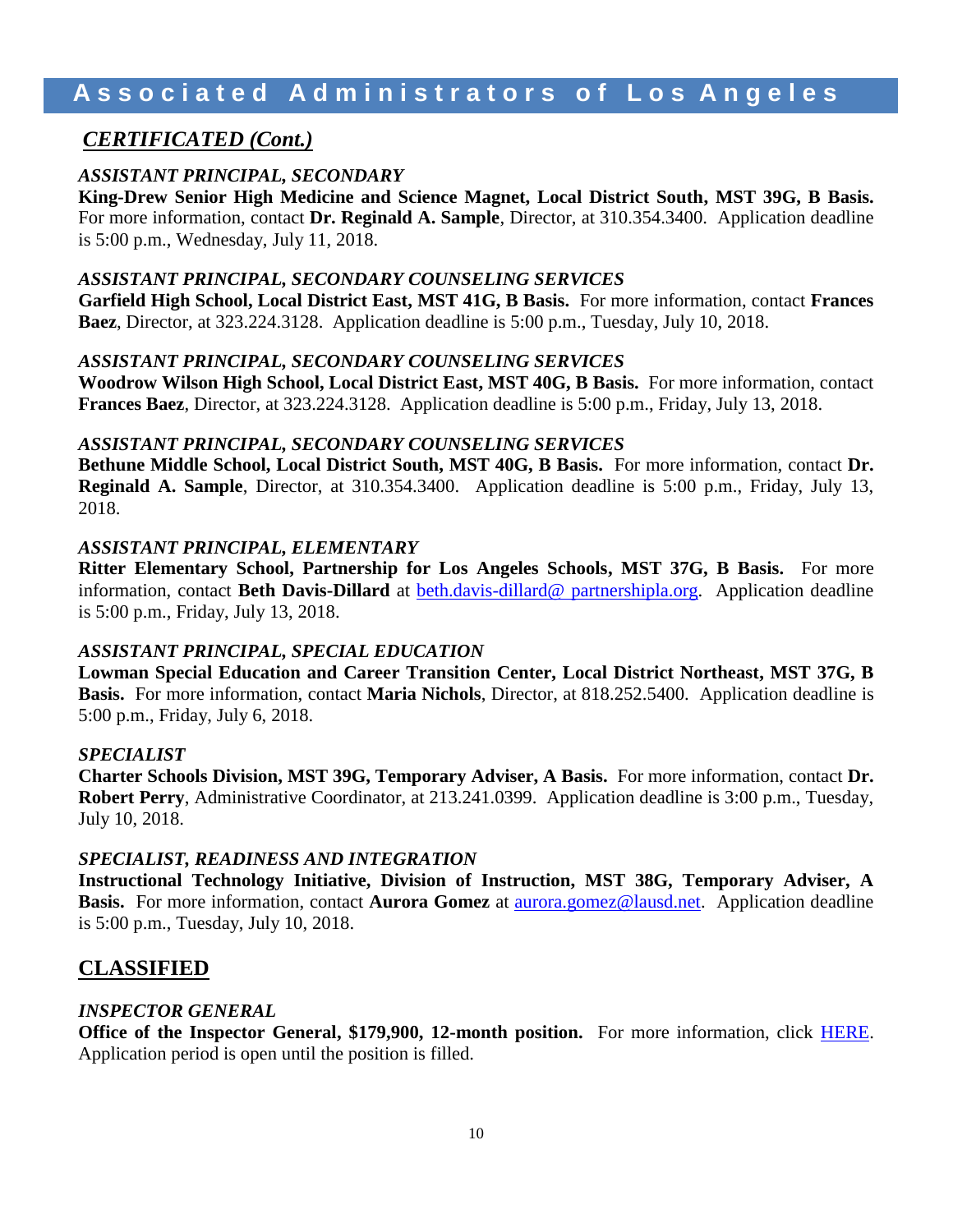### *CLASSIFIED (Cont.)*

#### *SENIOR ELECTRICAL INSPECTOR*

**Inspection Department, Facilities Services Division, \$92,100, 12-month position.** For more information, click [HERE.](https://btserec.lausd.net/sap/bc/webdynpro/sap/zerwd_a_refcode_srch_int?sap-client=910) Application period is open until the position is filled.

#### *FACILITIES ACCESS COMPLIANCE SPECIALIST*

**Access Compliance Unit, Facilities Services Division, \$89,300 - \$110,800, 12-month position.** For more information, click [HERE.](https://btserec.lausd.net/sap/bc/webdynpro/sap/zerwd_a_refcode_srch_int?sap-client=910) Application period is open until the position is filled.

#### *MANAGER OF IT, TECHNICAL SUPPORT*

**Customer Support Branch, Information Technology Division, \$79,600 - \$99,000, 12-month position.**  For more information, click **HERE**. Application deadline is Friday, July 13, 2018.

| <b>CERTIFICATED POSITIONS</b> | <b>LOCATION</b>           | <b>CONTACT</b>               | <b>DEADLINE</b> |
|-------------------------------|---------------------------|------------------------------|-----------------|
| COORDINATOR, SECONDARY        | Division of               | Hilda Tunstad,               | 5:00 p.m.       |
| LITERACY/ENGLISH LANGUAGE     | Instruction               | hilda.tunstad@lausd.net      | Friday          |
| <b>ARTS</b>                   |                           |                              | June 29, 2018   |
| MST 41G, E Basis              |                           |                              |                 |
| ADMINISTRATOR, PARENT AND     | <b>Local District</b>     | <b>Annabel Cortez,</b>       | 5:00 p.m.       |
| <b>COMMUNITY ENGAGEMENT</b>   | Central                   | annabel.cortez@lausd.net     | Friday          |
| MST 43G, E Basis              |                           |                              | June 29, 2018   |
| COORDINATOR, SECONDARY        | Division of               | Hilda Tunstad,               | 5:00 p.m.       |
| LITERACY/ENGLISH LANGUAGE     | Instruction               | hilda.tunstad@lausd.net      | Friday          |
| <b>ARTS</b>                   |                           |                              | June 29, 2018   |
| MST 41G, E Basis              |                           |                              |                 |
| DIRECTOR, SECONDARY           | <b>Local District</b>     | <b>Annabel Cortez,</b>       | 5:00 p.m.       |
| MST 46G, E Basis              | Central                   | annabel.cortez@lausd.net     | Monday          |
|                               |                           |                              | July 2, 2018    |
| ASSISTANT PRINCIPAL,          | San Fernando              | Michelle Barker,             | 5:00 p.m.       |
| <b>SECONDARY</b>              | Institute of              | Director, 818.252.5400 or    | Monday          |
| MST 42G, B Basis              | <b>Applied Media</b>      | mab3993@lausd.net            | July 2, 2018    |
|                               | School, Local             |                              |                 |
|                               | <b>District Northeast</b> |                              |                 |
| COORDINATOR, SECONDARY        | <b>Local District</b>     | Raquel Piedrasanta,          | 5:00 p.m.       |
| <b>ENGLISH LANGUAGE ARTS</b>  | Central                   | raquel.piedrasanta@lausd     | Monday          |
| <b>INSTRUCTION</b>            |                           | .net                         | July 2, 2018    |
| MST 41G, E Basis              |                           |                              |                 |
| SPECIALIST, TEACHER SUPPORT   | Teacher                   | <b>Peggy Taylor Presley,</b> | 5:00 p.m.       |
| MST 38G, A Basis              | Development and           | 213.241.5495                 | Monday          |
|                               | Support Branch,           |                              | July 2, 2018    |
|                               | <b>HRD</b>                |                              |                 |

### **PREVIOUSLY ANNOUNCED POSITIONS**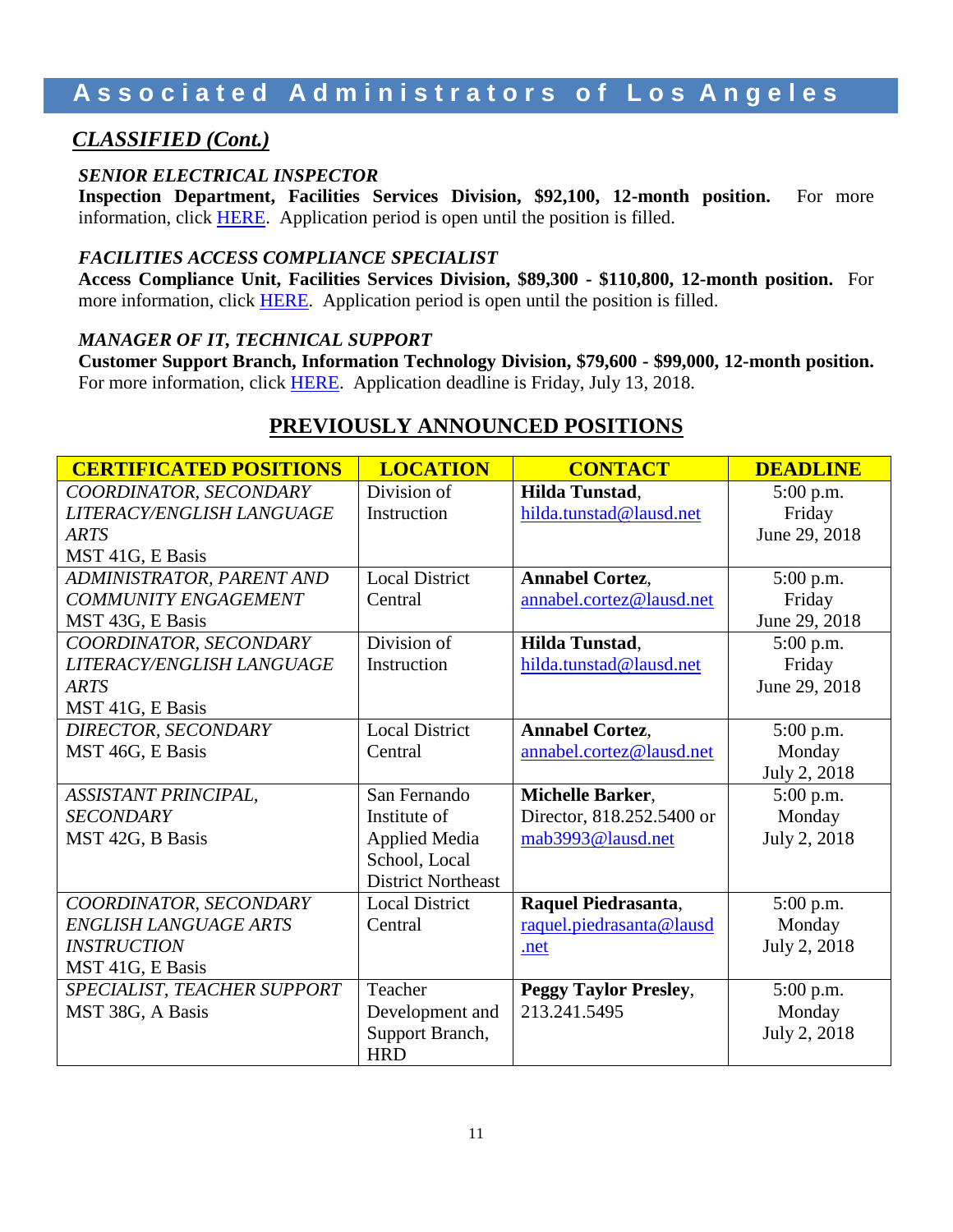| <b>CERTIFICATED POSITIONS</b>     | <b>LOCATION</b>           | <b>CONTACT</b>               | <b>DEADLINE</b> |
|-----------------------------------|---------------------------|------------------------------|-----------------|
| ASSISTANT PRINCIPAL,              | University                | Dr. Reginald A. Sample,      | $5:00$ p.m.     |
| <b>SECONDARY COUNSELING</b>       | Pathways Public           | Director, at 310.354.3400    | Thursday        |
| <b>SERVICES</b>                   | <b>Services</b>           |                              | July 5, 2018    |
| MST 40G, B Basis                  | Academy, Local            |                              |                 |
|                                   | <b>District South</b>     |                              |                 |
| <b>EXECUTIVE DIRECTOR</b>         | <b>Student Health</b>     | Dr. Jose R. Cantu,           | 5:00 p.m.       |
| \$157,602, A Basis                | and Human                 | <b>Assistant Chief Human</b> | Friday          |
|                                   | <b>Services</b>           | Resources Officer,           | July 6, 2018    |
|                                   |                           | 213.241.6131                 |                 |
| COORDINATOR, OPERATIONS           | <b>Local District</b>     | Myrna Brutti,                | 5:00 p.m.       |
| <b>SUPPORT SERVICES</b>           | South                     | Administrator of             | Friday          |
| MST 43G, E Basis, 2 positons      |                           | Operations, 310.354.3400     | July 6, 2018    |
| PRINCIPAL, PILOT SCHOOL           | ArTES Magnet,             | <b>Michelle Barker,</b>      | 5:00 p.m.       |
| MST 43G, E Basis                  | <b>Cesar Chavez</b>       | Director, 818.252.5400 or    | Friday          |
|                                   | Learning                  | mab3993@lausd.net            | July 6, 2018    |
|                                   | Academies, Local          |                              |                 |
|                                   | <b>District Northeast</b> |                              |                 |
| <b>ASSISTANT PRINCIPAL,</b>       | <b>Cortines School</b>    | Dr. Georgia Ann Lazo,        | 5:00 p.m.       |
| <b>SECONDARY COUNSELING</b>       | of Visual and             | Director, at 213.241.0118    | Friday          |
| <b>SERVICES</b>                   | Performing Arts,          |                              | July 6, 2018    |
| MST 40G, B Basis                  | <b>Local District</b>     |                              |                 |
|                                   | Central                   |                              |                 |
| <b>ASSISTANT PRINCIPAL,</b>       | Dolores Huerta            | <b>Beth Davis-Dillard,</b>   | 5:00 p.m.       |
| <b>ELEMENTARY</b>                 | ES, Partnership           | beth.davis-dillard@          | Friday          |
| MST 37G, B Basis                  | for Los Angeles           | partnershipla.org            | July 6, 2018    |
|                                   | Schools                   |                              |                 |
| <b>ASSISTANT PRINCIPAL, EIS</b>   | <b>Local District</b>     | Cindy Welden,                | <b>EXTENDED</b> |
| MST 37G or 38G depending on site, | Northwest,                | Administrator,               | 5:00 p.m.       |
| B Basis, multiple vacancies       | Division of               | 818.654.5001 or              | Monday          |
|                                   | <b>Special Education</b>  | cindy.welden@lausd.net       | July 9, 2018    |
| PRINCIPAL, SECONDARY              | Hollenbeck MS,            | <b>Margery Weller,</b>       | <b>EXTENDED</b> |
| MST 45G, A Basis                  | Partnership for           | 213.201.2000, ext. 248,      | $5:00$ p.m.     |
|                                   | Los Angeles               | or margery.weller@           | Friday          |
|                                   | Schools                   | partnershipla.org            | July 13, 2018   |
| COORDINATOR, K-12                 | <b>Local District</b>     | Pedro Garcia,                | <b>EXTENDED</b> |
| <b>COUNSELING</b>                 | South                     | Administrator of             | $5:00$ p.m.     |
| MST 42G, E Basis                  |                           | Instruction, 310.354.3406    | Friday          |
|                                   |                           |                              | July 13, 2018   |
| <b>CLASSIFIED POSITIONS</b>       | <b>LOCATION</b>           | <b>CONTACT</b>               | <b>DEADLINE</b> |
| <b>DIRECTOR OF TREASURY/</b>      | Accounting &              | <b>Click HERE</b>            | Thursday        |
| CAPITAL FUND COMPLIANCE           | Disbursement              |                              | July 5, 2018    |
| $$114,900 - $142,340, 12$ -month  | Division, Office          |                              |                 |
| position                          | of the CFO                |                              |                 |